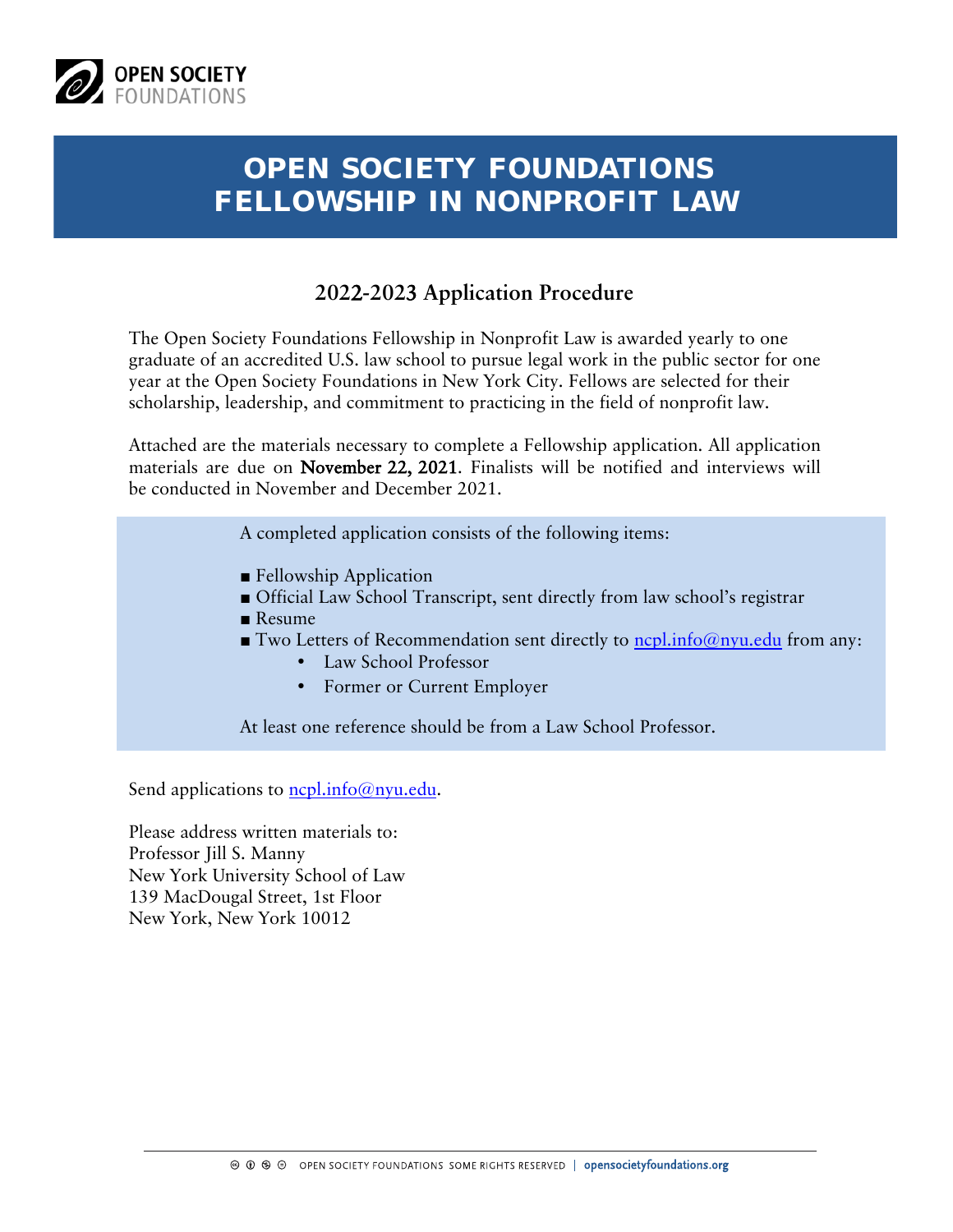## **Applicant Information**

| <b>Applicant Name:</b>  |                      |
|-------------------------|----------------------|
| Address:                |                      |
| Telephone No.:          |                      |
| Email Address:          |                      |
| Law School:             | Date of Graduation:  |
| <b>Advanced Degree:</b> |                      |
| School:                 |                      |
| Year:                   | Course of Study:     |
| Undergraduate Degree:   |                      |
| School:                 |                      |
| Year:                   | Major/Concentration: |
| Honors:                 |                      |

### **Previous Employment**

Include public service and other employment, both paid and volunteer. Please list all positions held in the last five years.

| 1. Employer:           |                                                                                       |
|------------------------|---------------------------------------------------------------------------------------|
| Address:               |                                                                                       |
| Position:              | Dates:                                                                                |
| <b>Contact Person:</b> | Telephone No.:                                                                        |
| 2. Employer:           |                                                                                       |
| Address:               |                                                                                       |
| Position:              | Dates:                                                                                |
| <b>Contact Person:</b> | Telephone No.:                                                                        |
| 3. Employer:           |                                                                                       |
| Address:               |                                                                                       |
| Position:              | Dates:                                                                                |
| <b>Contact Person:</b> | Telephone No.:                                                                        |
|                        | $\blacksquare$ Please copy this page if additional pages are necessary $\blacksquare$ |